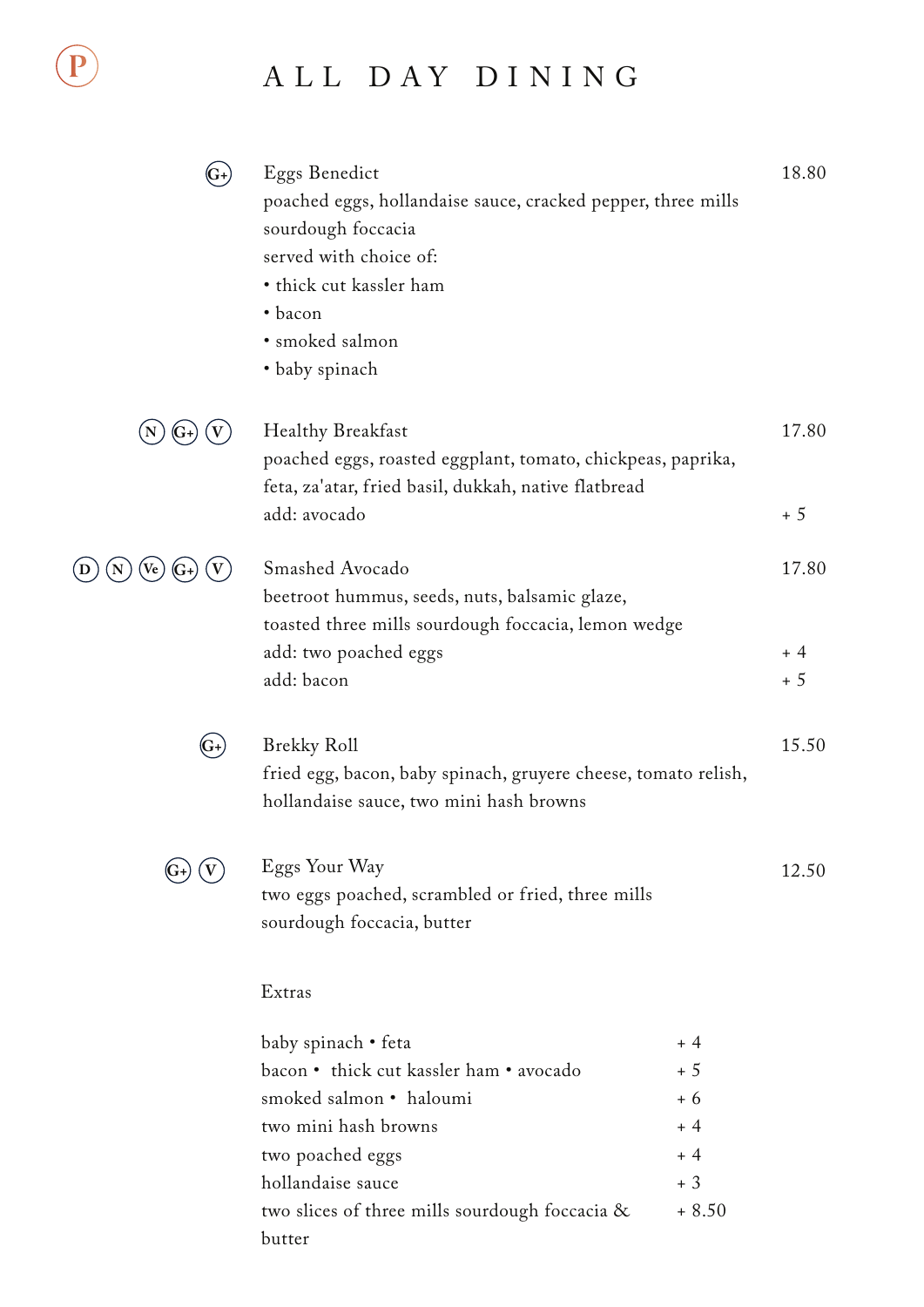## ALL DAY DINING

| Vegetarian                | Gluten free<br>Gluten free on request<br>Vegan                                                                                                                                     | Vegan |
|---------------------------|------------------------------------------------------------------------------------------------------------------------------------------------------------------------------------|-------|
|                           | Please note that a 10% surcharge applies on Sundays and Public Holidays                                                                                                            |       |
|                           | Bowl of fries with aioli                                                                                                                                                           | 10.00 |
|                           | • grilled cheese & bacon<br>• vegan cheese & tomato                                                                                                                                |       |
|                           | Toastie                                                                                                                                                                            | 8.50  |
|                           | add: bacon                                                                                                                                                                         | $+5$  |
|                           | Zucchini Fritters<br>zucchini & feta cheese fritters, mixed leaves salad,<br>shredded red cabbage, mint yoghurt, sumac                                                             | 16.50 |
|                           | add: avocado                                                                                                                                                                       | $+5$  |
| $\left( {\rm G.} \right)$ | <b>Pulled Pork Tacos</b><br>three tortillas, eighteen hours slow cooked pulled pork,<br>shredded red cabbage, corn, capsicum & red onion salsa,<br>coriander, peri peri mayonnaise | 21.50 |
|                           | Japanese Salmon Salad<br>flaked toagrashi glazed salmon, shredded nori, red onion,<br>toasted sesame seeds, mixed leaves, honey soy & ginger<br>dressing                           | 24.50 |
| (G+                       | Wagyu Beef Burger<br>wagyu beef pattie, tomato, pickle, cos lettuce, caramelised<br>onion, american melted cheese, fries & tomato sauce on side                                    | 18.50 |
|                           | Fish & Chips<br>beer battered barramundi fillet, mixed leaves salad, lemon<br>wedge, sumac, fries & tartare sauce on side                                                          | 24.50 |

**G+** substitute bread for gluten free bread + \$2

**N** Contains nuts or traces of nuts **D** Dairy Free

on request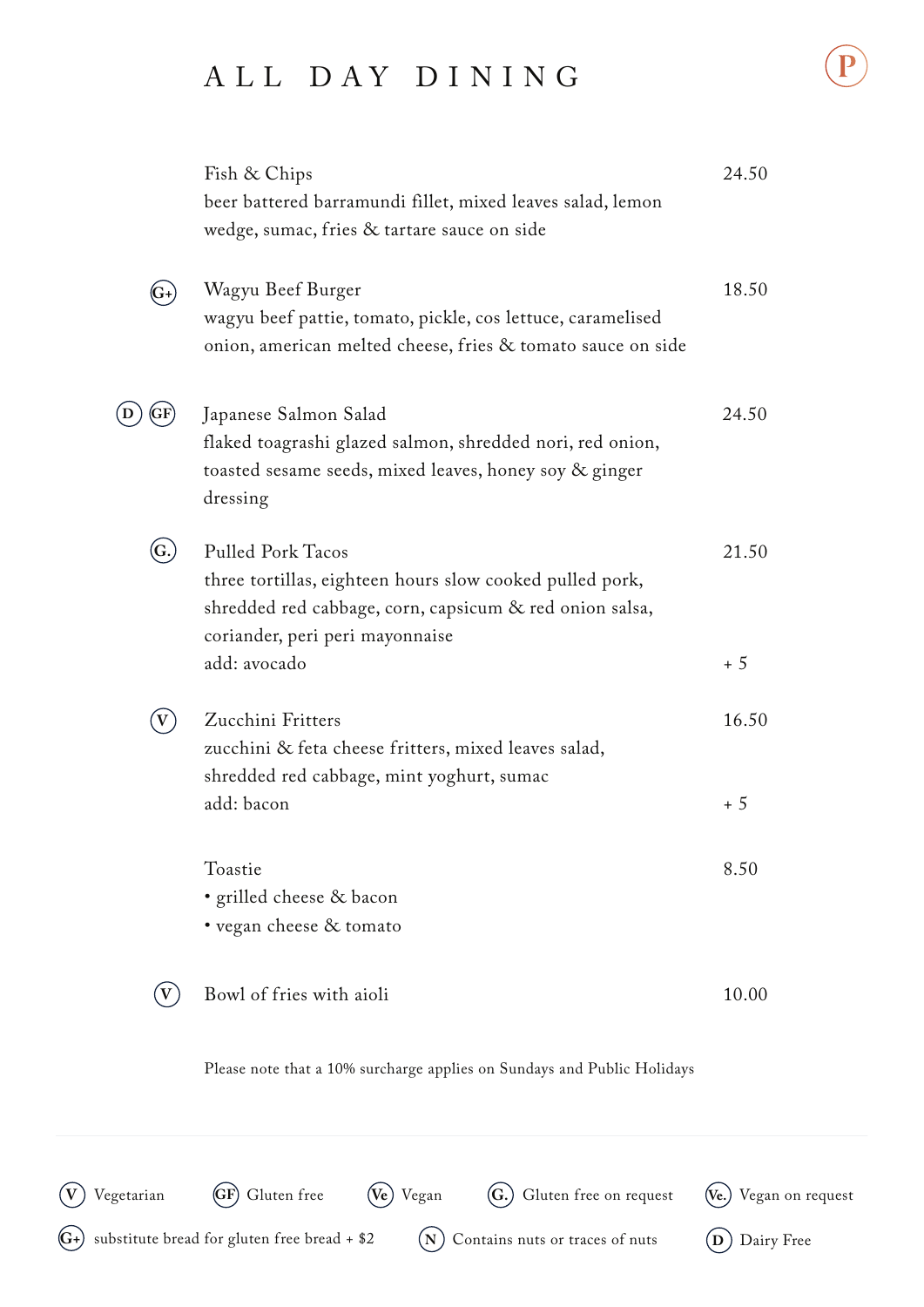## BEVERAGES

| Coffee             | Flat White • Cappuccino • Latte                       | 4.50<br>$\overline{4}$ |
|--------------------|-------------------------------------------------------|------------------------|
|                    | Piccolo • Macchiato • Espresso<br>Mocha · Affogato    | 5                      |
|                    | Hot Chocolate . Chai Latte                            | 4.5                    |
|                    | Long Black                                            | 4.50                   |
|                    |                                                       |                        |
| <b>Extras</b>      | Soy milk • Almond milk • Lactose free milk • Oat milk | $+0.50$                |
|                    | Decaf • Extra Shot                                    | $+0.50$                |
|                    | Syrup • Mug / Large                                   | $+1$                   |
| Tea                | English Breakfast • Earl Grey • Peppermint            | 4.50                   |
|                    | Green . Lemongrass Ginger . Chamomile                 |                        |
|                    |                                                       |                        |
|                    |                                                       |                        |
| <b>Fresh Juice</b> | Apple                                                 | 8                      |
|                    | freshly squeezed apple                                |                        |
|                    |                                                       |                        |
|                    | Orange                                                | 8                      |
|                    | freshly squeezed orange                               |                        |
|                    |                                                       |                        |
| <b>Milkshakes</b>  | Chocolate                                             | $\overline{7}$         |
|                    |                                                       |                        |
|                    | Vanilla                                               | $\overline{7}$         |
|                    |                                                       | 7                      |
|                    | Strawberry                                            |                        |
|                    |                                                       |                        |
| <b>Iced Drinks</b> | Iced Coffee                                           | 8                      |
|                    | served with whipped cream & ice cream                 |                        |
|                    | Iced Chocolate                                        | 8                      |
|                    | served with whipped cream & ice cream                 |                        |
|                    |                                                       |                        |
|                    | Iced Latte                                            | 5                      |
|                    | ice, milk, double shot of espresso                    |                        |